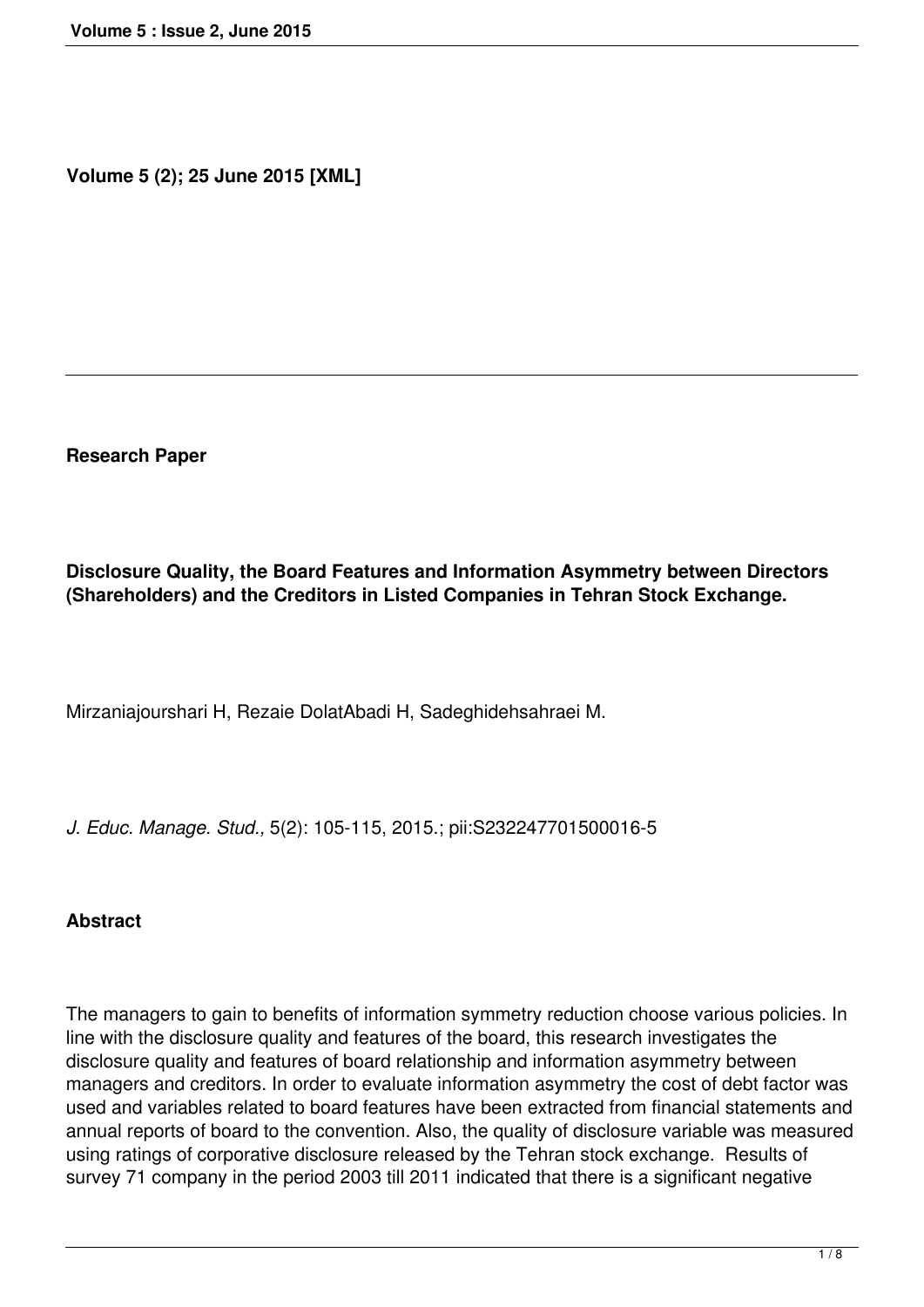relationship between disclosure quality and the cost of debt. Also, there is a significant relationship among the effective features of the board, the cost of debt and the quality of the disclosure, respectively, and indicates that the board composition influence on reducing of information asymmetry and the quality of disclosure increase.

Key words: Quality of Disclosure, Board Independence, Board Size, Institutional Ownership, The Cost of Debt.

[Full text] [ PDF ]

**Research Paper**

## **The Relationship between Resilience and Personality Traits in Women.**

Entesar Foumani Gh-H, Salehi J and Babakhani M.

*J. Educ. Manage. Stud.,* 5(2): 116-120, 2015.; pii:S232247701500017-5

## **Abstract**

Recent investigations have supported the hypothesis on relationship between different personality traits and both happiness and resilience. This relationship can be more critical in women due to their important role in economic and social development programs. Hence, the present study attempted to assess relationship of personality traits with resilience and happiness in women. In this prospective correlational study conducted during the two months from April to May 2013, 388 women were randomly selected from all housewives and working women who were resident in Tehran. Three psychological questionnaires of the Revised NEO Personality Inventory, the Oxford Happiness Questionnaire, and the Connor-Davidson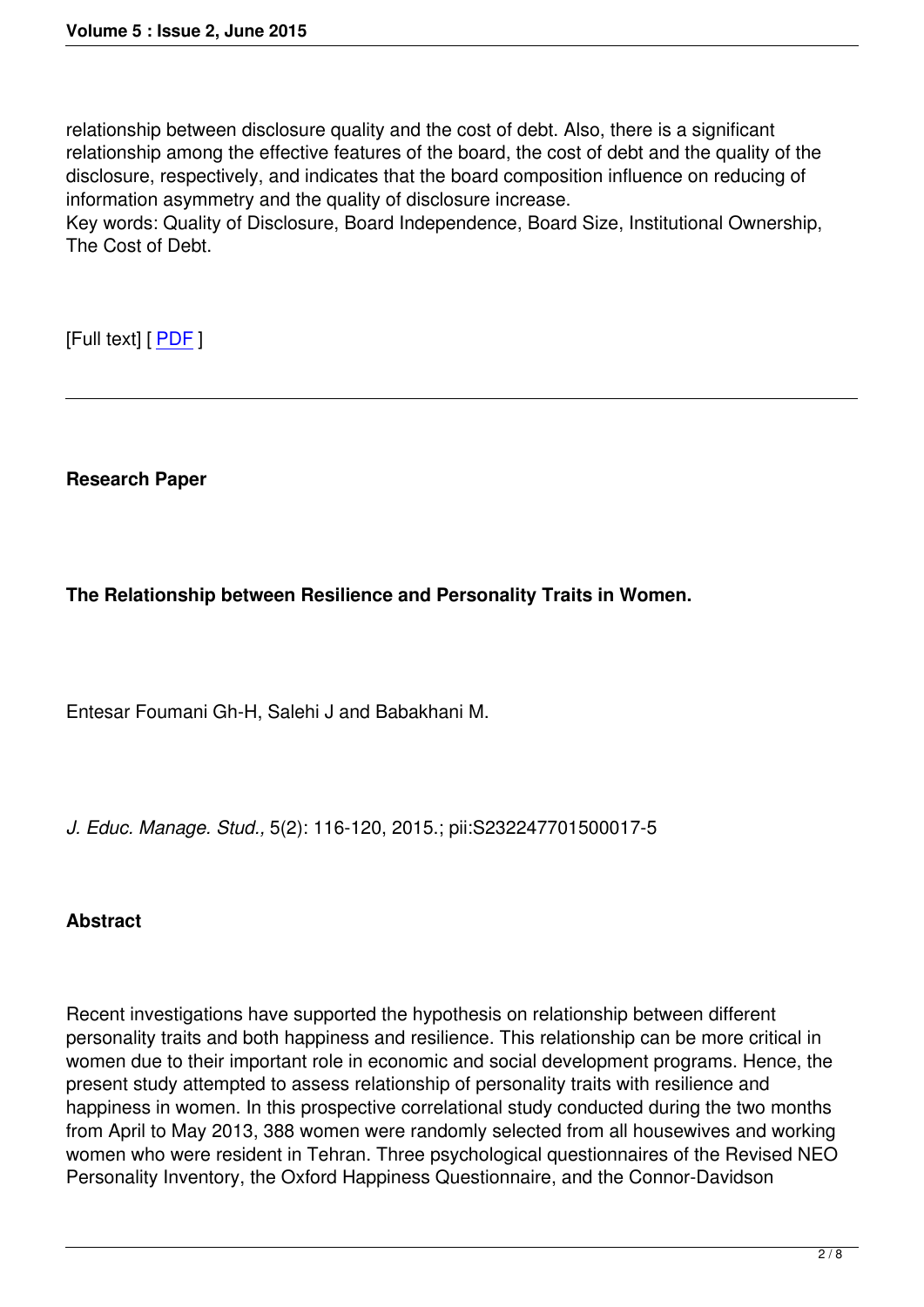Resilience Scale were used to assess study endpoints of personality traits, happiness, and resilience, respectively. Regarding the relation between personality traits and happiness (assessed by the Pearson's correlation coefficient test), happiness was related to all five components of personality traits including Neuroticism, Extraversion, Flexibility, Agreeableness, and Conscientiousness. Extraversion being an exception, other domains of personality traits was correlated with self-concept. In addition, except for Agreeableness, other personality traits were related with psychological alertness. Self-efficacy was also associated with the personality traits of Extraversion, Flexibility, and Conscientiousness. Life satisfaction and Hopefulness were only associated with Neuroticism component of personality. With respect to association between personality traits and resilience, Neuroticism was negatively and Extraversion, Flexibility, and Conscientiousness were positively associated with the level of resilience. Multivariable linear regression analysis showed significant effects of the components of Extraversion and Flexibility on total score of happiness. Additionally, in another regression analysis, significant influence of some personality traits including Neuroticism, Extraversion, and Flexibility on total score of resilience was confirmed. Personality traits can potentially affect different aspects of happiness and resilience in women. Hence, women with stabilized personality are accordingly happy and resilient.

**Key words:** Personality Traits, Happiness, Resilience, Women

[Full text] [ PDF ]

**Research Paper**

**The Relationship between Identity Styles, Self-Efficacy and Metacognitive Beliefs with Educational Success in Female High-School Students.**

Ghamari F, Salehi J and Entesar Foumany Gh-H.

*J. Educ. Manage. Stud.,* 5(2): 121-125, 2015.; pii:S232247701500018-5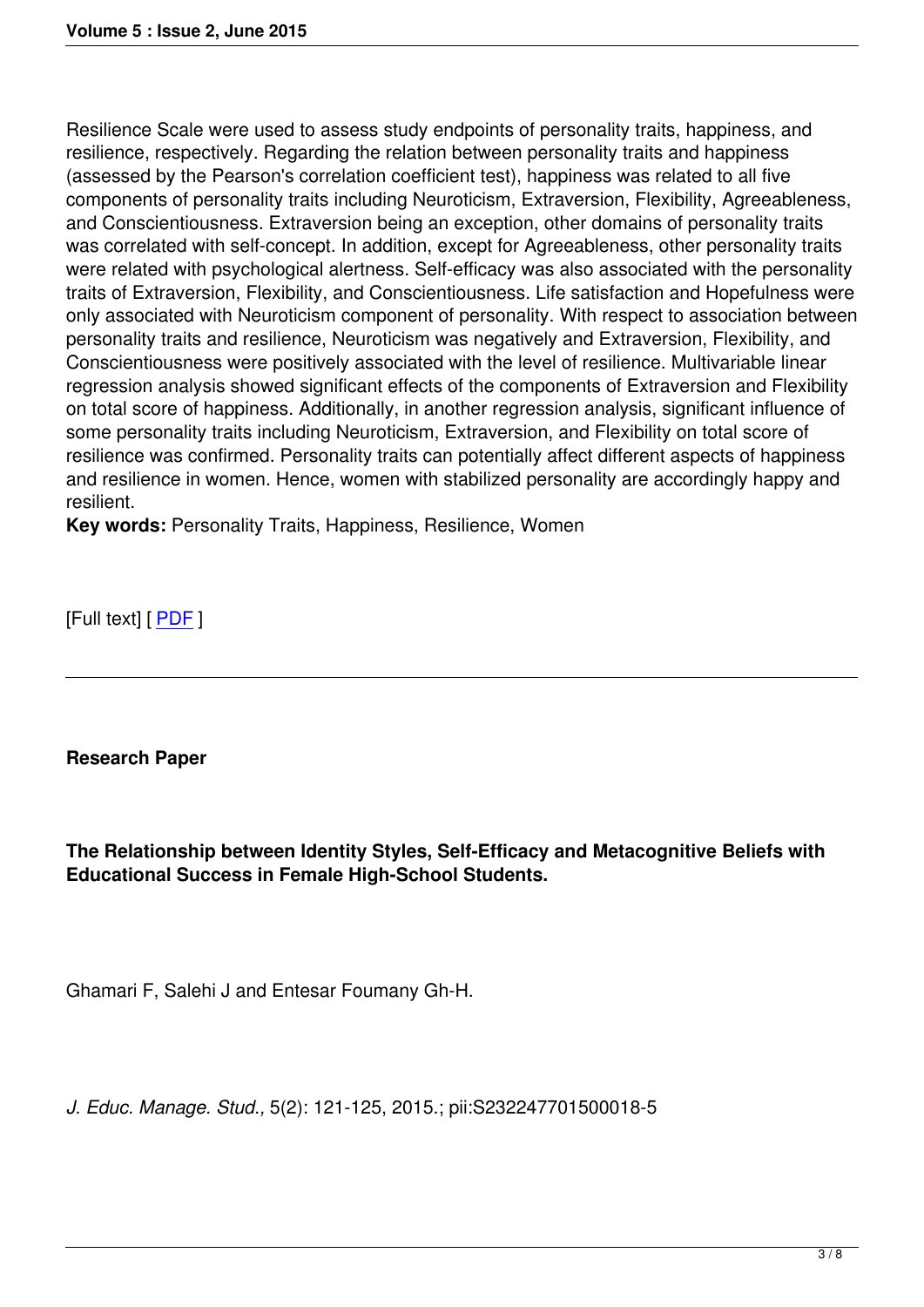# **Abstract**

Different personality aspects including identity styles, self-efficacy, and cognitive abilities can play a certain role in successful learning results in high educational success rate. The present study aimed to assess the value of identity styles, self-efficacy and metacognition beliefs for predicting the level of educational success in female high-school students. In a correlational cross-sectional study, 380 consecutive female students from 4 out of 15 high schools in Maragheh city in 2012 were selected using stratified multi-stage random sampling method. Three special questionnaires of the Identity Styles Inventory, the General Self-Efficacy Scale, and the Metacognitions Questionnaire-30 were applied to assess identity styles, self-efficacy and metacognition states, respectively. With regard to success rate in education, 83.7% were successful in their educational fields with acceptable grade point averages. There were significant associations of educational success rate with informative identity style ( $r = 0.219$ ,  $p <$ 0.001) and also with commitment (0.205,  $p < 0.001$ ), but not with other components of identity styles. A direct association was also revealed between level of self-efficacy and students' educational success assessed by the Pearson's correlation test  $(r = 0.274, p < 0.001)$ . Regarding the relation between different subscales of metacognition and educational success, only subscale of cognitive self-consciousness was directly associated with educational success  $(r = 0.194, p < 0.001)$ . The obtained significant relationships were also demonstrated using the multivariable linear regression models. High levels of informative identity style, commitment, self-efficacy, and cognitive self-consciousness can predict high educational success in female high-school students.

**Key words:** Identity, Commitment, Self-Efficacy, Metacognition, Success, Student

[Full text] [ PDF ]

**Research Paper**

**Surveying the Relationship between Organizational Culture and Strategic Thinking.** 

Soltani I and Khaghani M. 2015.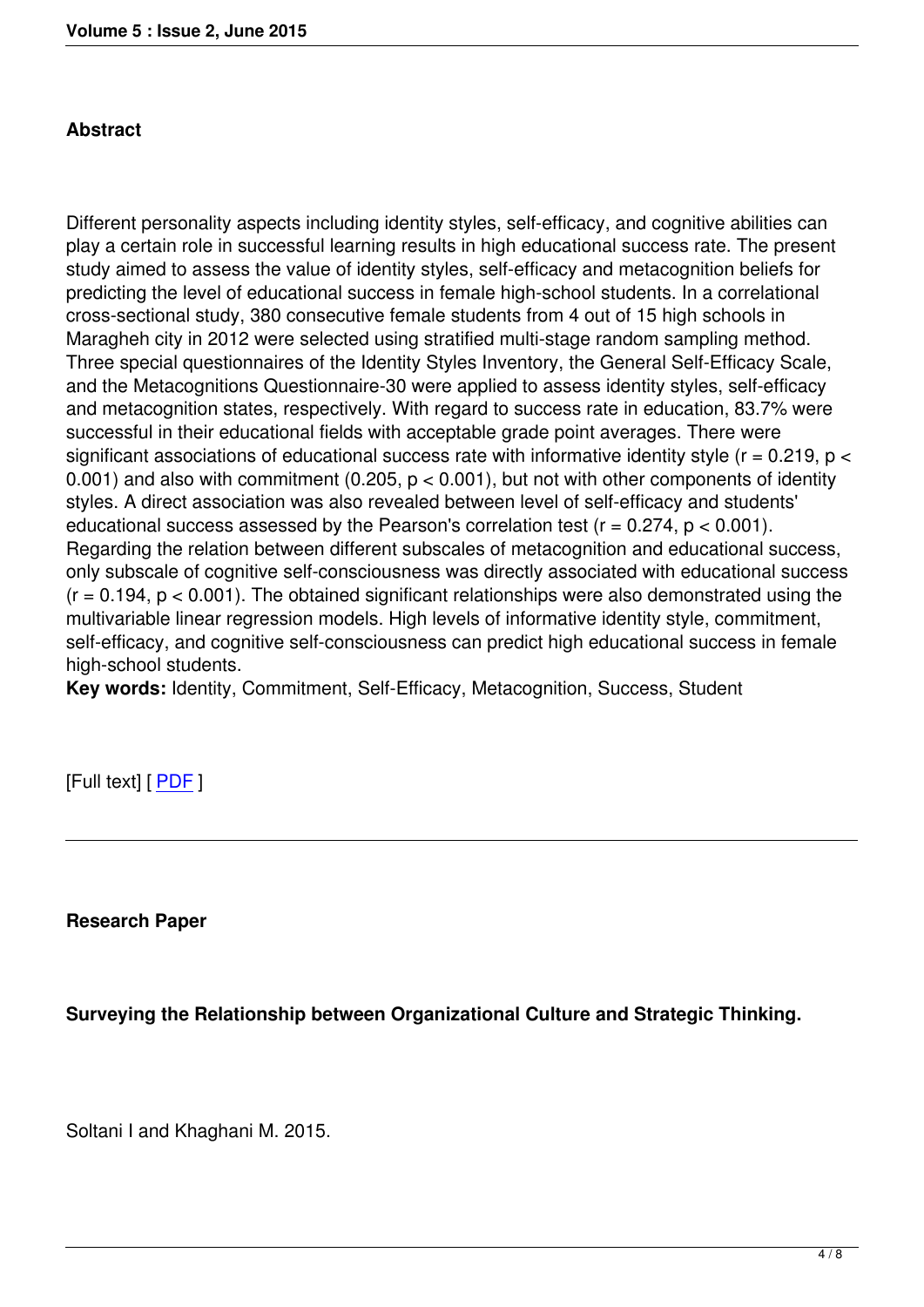# **Abstract**

Today, the role of organizations is well known in the process of community development and the question has always been put that why do some organizations succeed and others fail in their duties. This is due to the potential impact of organizational culture on employee's behavior and it has impact on human behavior via designing strategically intelligently. The goal of this research is to survey the relationship between organizational culture and strategic thinking in company of industrial estates in Hamedan province. From standpoint of goal, the research is an applied research and from standpoint of method, the research is survey – descriptive. Standard organizational culture questionnaire and strategic thinking questionnaire were used to collect data. Statistical population is the employees working in company of industrial estates in Hamedan province. 90 participants were selected as sample using Cochran formula and simple randomly sampling from total of 200 employees. The reliability of the research was approved by academics and experts. Viability was calculated using Cronbach' alpha which 0.834 and 0.840 were for strategic thinking and culture, respectively. Because they are higher than 0.7, then they will be approved. SPSS software was used to analyze the data. The results indicate that there is a positive significant relationship between organizational culture and strategic thinking with 95% confidence and there is also a positive significant relationship between four dimensions of organizational culture and strategic thinking.

**Key words:** Organizational Culture, Strategic Thinking, Company of Industrial Estates of Hamedan Province

[Full text] [ PDF ]

**Research Paper**

**The Relationships between Perfectionism of Mothers and Emotional Problems of Their Daughters.**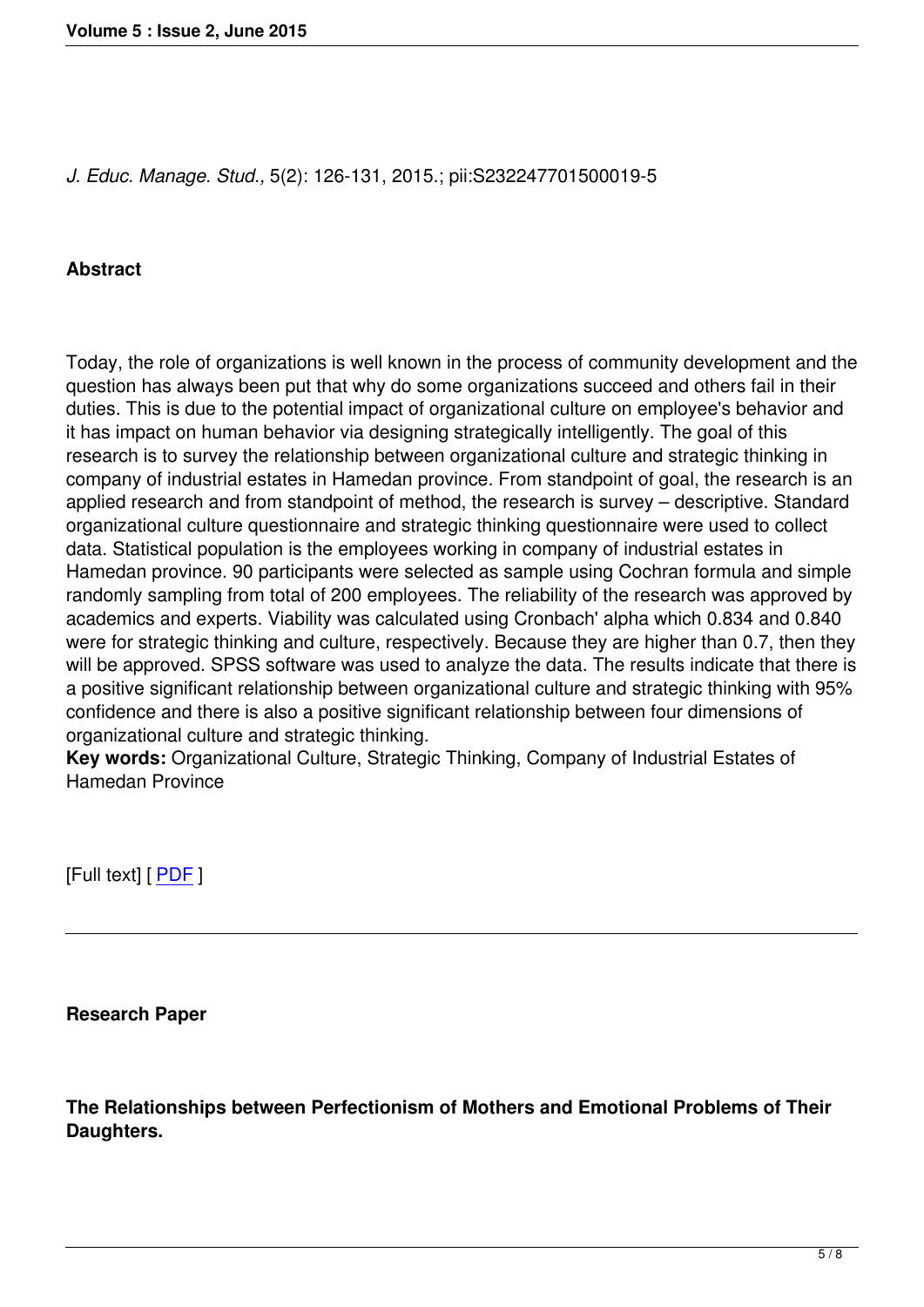Samiei Sarkhanlou S, Kiamanesh A, and Ahadi H. 2015.

*J. Educ. Manage. Stud.,* 5(2): 132-137, 2015.; pii:S232247701500020-5

### **Abstract**

This study was conducted to examine the relationships between positive and negative perfectionism of mothers with depression, anxiety and stress of their daughters. The study was consisted of 200 students of third grade high school girls and their mothers which were selected by a multi-stage random cluster sampling. In order to evaluate mothers' perfectionism, Terry-Short test and to assess depression, stress and anxiety, scale of depression, anxiety and stress 21 were used. After data collection, descriptive and inferential statistics including Pearson correlation and stepwise regression were conducted. Results showed that positive perfectionism of mothers was not correlated significantly with their daughters' depression, anxiety and stress. However, mothers' negative perfectionism was associated positively with daughters' depression, anxiety and stress which was significant at 0.01 probability level. Analysis of stepwise regression showed that mothers' perfectionism predicted depression, anxiety, and stress of their daughters. It can be concluded that negative perfectionism of mothers can directly and indirectly have negative effects on daughters and provide serious problems for them. **Key words:** Perfectionism, Mothers, Emotional Problems, Daughters

[Full text] [ PDF ]

**Research Paper**

**The Relationship between Teacher Affective Support and Educational Enjoyment** with Attachment<sup>[]</sup> to School Male<sup>[]</sup> High School Students of Ahvaz, Iran.<sup>[]</sup>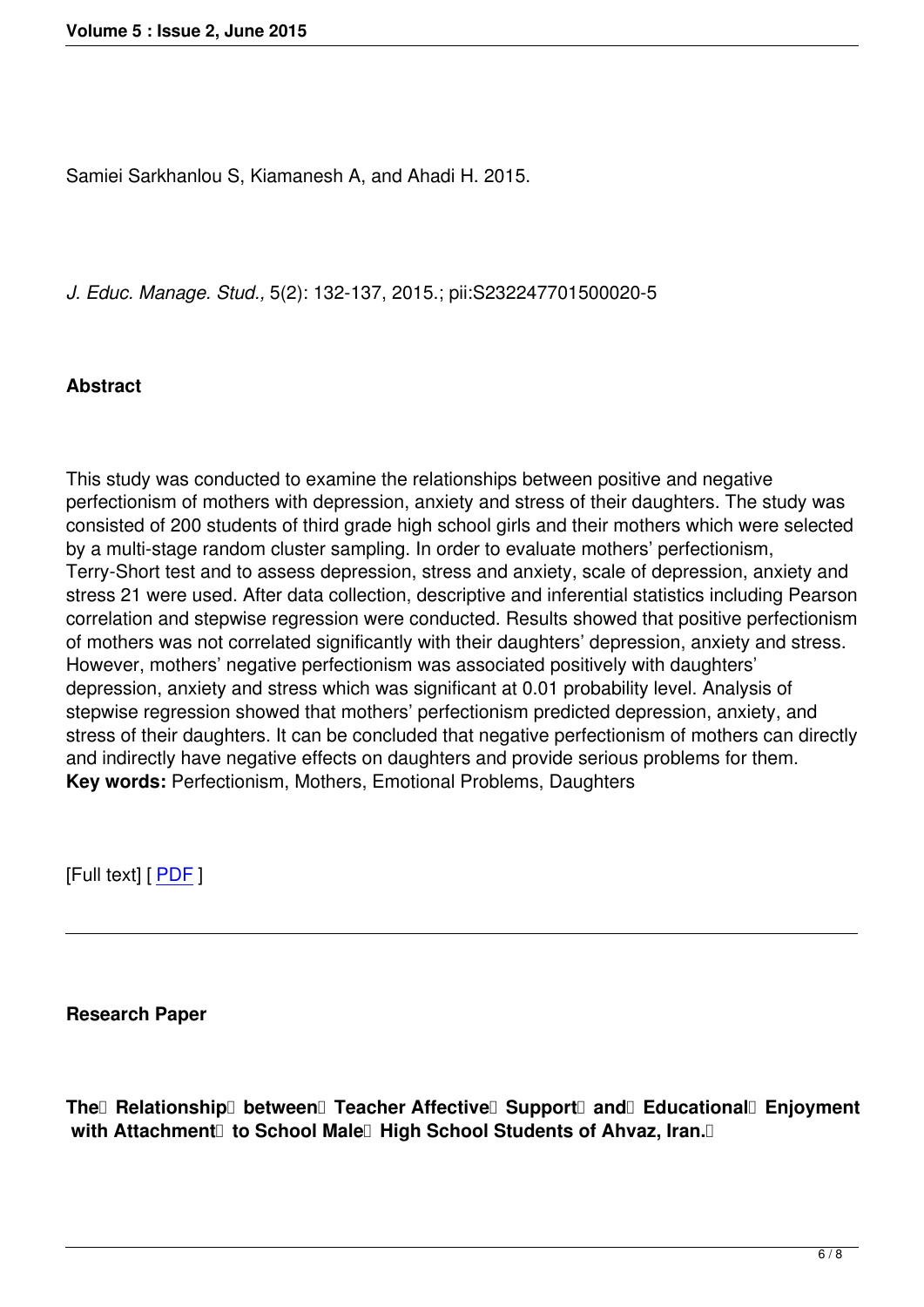Alipour Birgani S, Sahaghi H and Mousavi SA. 2015.

*J. Educ. Manage. Stud.,* 5(2): 138-144, 2015.; pii:S232247701500021-5

### **Abstract**

The purpose of this research the relationship between teacher affective support and educational enjoyment with Attachment to school Students in Ahvaz.180 students have been selected through multi stage random sampling. In order to collect data, Sakiz's teacher affective support (2007), Educational enjoyment Subscale of Pekrun's Progress Emotions Questionnaire (2002) and Sakiz's Attachment to school (2007) have been applied. Research data were analyzed by Pearson's correlation and Regression analysis. The results of the simple correlation showed that the teacher affective support as well as Educational enjoyment had a positive and significant relationship with Attachment to school. The results of regression analysis also showed that such variables as teacher affective support and Educational enjoyment played a major role in predicting Attachment to school.

**Key words:** Teacher Affective Support, Educational Enjoyment, Attachment To School

[Full text] [ PDF ]

**Research Paper**

**Study on Mental Workload of Teachers and Its Correlation with Their Quality of Life.**

Mohammadian Y, Malekpour F, Malekpour A, Zoghipour S, Malalekpour K. 2015.